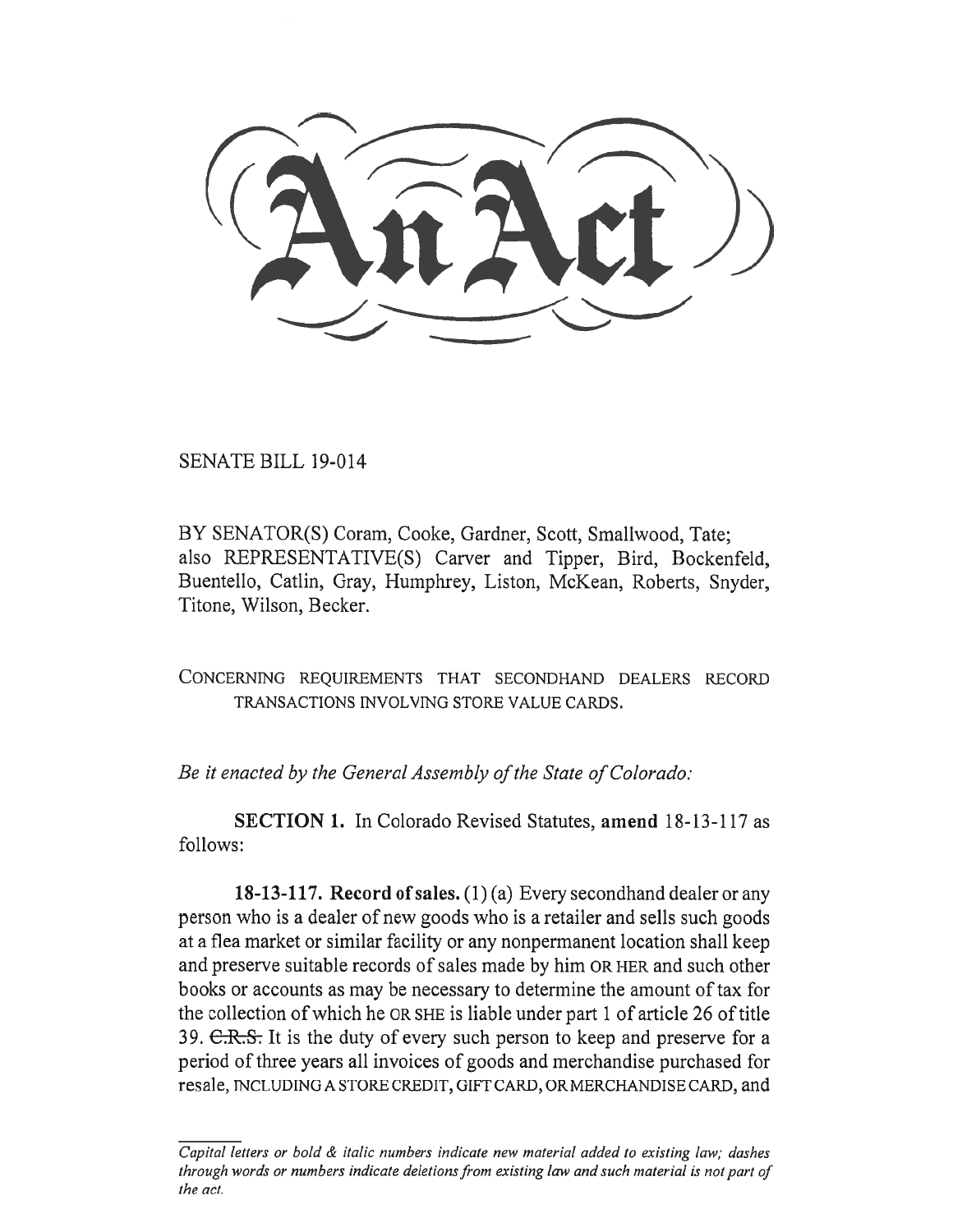all such books, invoices, and other records shall be open for examination at any time by the executive director of the department of revenue, his OR HER duly authorized agent, or any peace officer.

(b) EVERY SECONDHAND DEALER OR ANY PERSON WHO IS A DEALER OF NEW GOODS WHO IS A RETAILER AND SELLS SUCH GOODS AT A FLEA MARKET OR SIMILAR FACILITY OR ANY NONPERMANENT LOCATION SHALL RECORD THE PURCHASE OF A STORE CREDIT, GIFT CARD, OR MERCHANDISE CARD FOR RESALE IN A REGISTER, AS DESCRIBED IN SECTION 18-16-105, THAT IS ACCESSIBLE TO LAW ENFORCEMENT.

 $(2)$  (a) Any person who violates any of the provisions of subsection  $(1)$  SUBSECTION  $(1)(a)$  of this section commits a class 3 misdemeanor.

(b) ANY PERSON WHO VIOLATES THE PROVISIONS OF SUBSECTION (1)(b) OF THIS SECTION COMMITS A CLASS 3 MISDEMEANOR IF THE VALUE OF THE STORE CREDIT, GIFT CARD, OR MERCHANDISE CARD IS THIRTY DOLLARS OR GREATER OR IF THE VALUE OF STORE CREDITS, GIFT CARDS, OR MERCHANDISE CARDS PURCHASED IN ONE TRANSACTION IS THIRTY DOLLARS OR GREATER, ANY OTHER VIOLATION OF THE PROVISIONS OF SUBSECTION (1)(b) OF THIS SECTION IS A PETTY OFFENSE.

**SECTION 2.** In Colorado Revised Statutes, 18-16-102, **amend** the introductory portion; and **add** (7)(c) as follows:

**18-16-102. Definitions.** As used in this article ARTICLE 16, unless the context otherwise requires:

(7) (c) "VALUABLE ARTICLE" ALSO INCLUDES A STORE CREDIT, GIFT CARD, OR MERCHANDISE CARD OF ANY VALUE NOT ISSUED BY THE PERSON.

**SECTION 3.** In Colorado Revised Statutes, 29-11.9-103, **amend**  (1), (2), (3), and (4) as follows:

**29-11.9-103. Required acts of pawnbrokers. (1)** A pawnbroker shall keep a numerical register or other tangible or electronic record in which the pawnbroker shall record the following information  $IN A$ REGISTER, AS DESCRIBED IN SECTION 18-16-105: The name, address, and date of birth of the customer and the driver's license number or other identification number from any other form of identification that is allowed

PAGE 2-SENATE BILL 19-014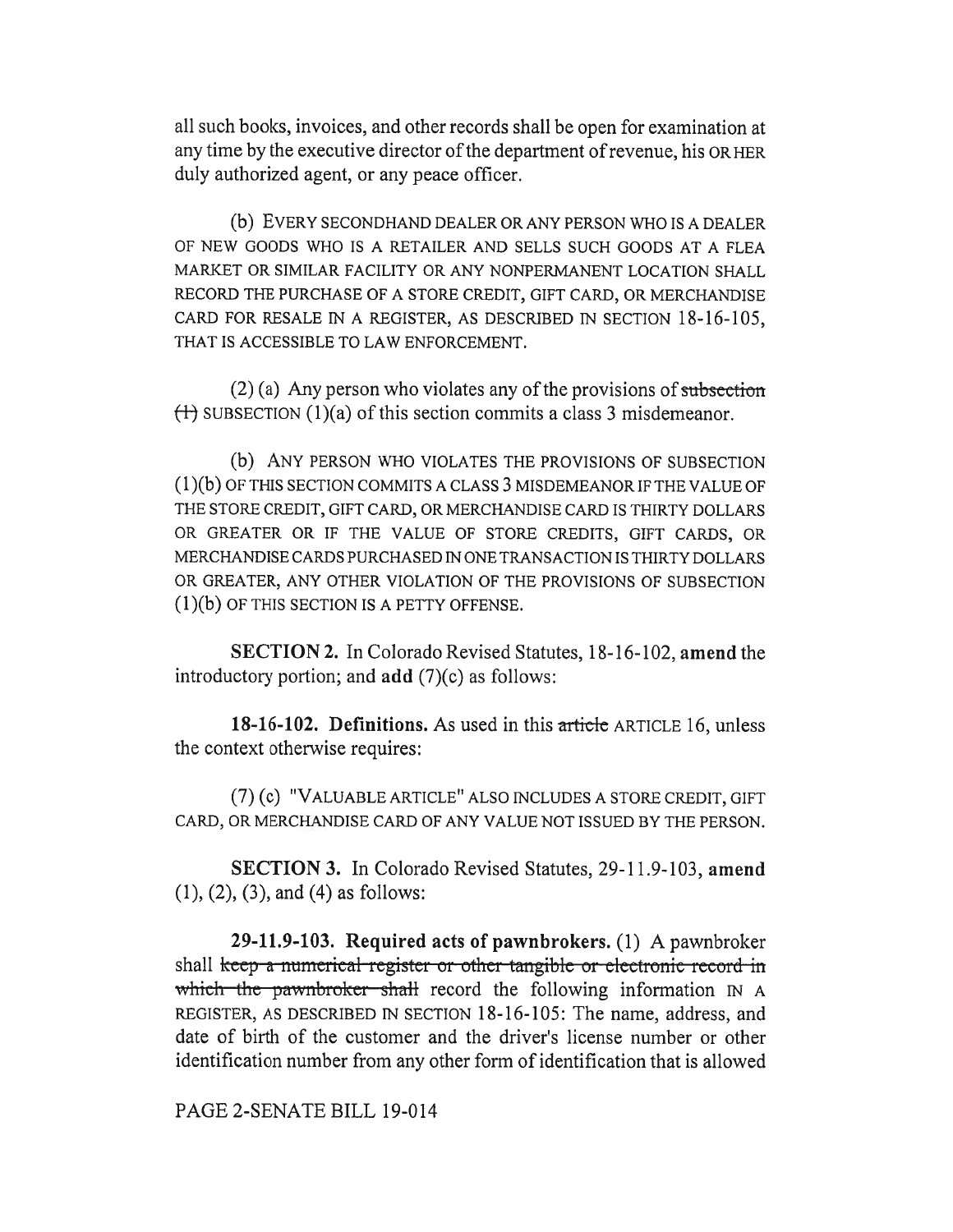for the sale of valuable articles pursuant to section 18-16-103 or for the sale of secondhand property pursuant to section 18-13-114; the date, time, and place of the contract for purchase or purchase transaction; and an accurate and detailed account and description of each item of tangible personal property, including but not limited to any trademark, identification number, serial number, model number, brand name, or other identifying marks on such property; AND, FOR A STORE CREDIT, GIFT CARD, OR MERCHANDISE CARD, THE IDENTIFICATION NUMBER, NAME OF THE RETAILER, AND THE VALUE OF CREDIT OR CARD. The pawnbroker shall also obtain a written declaration of the customer's ownership, which shall state that the tangible personal property is totally owned by the customer, or shall have attached to the declaration a power of sale from the partial owner to the customer, how long the customer has owned the property, whether the customer or someone else found the property, and, if the property was found, the details of the finding.

(2) The customer shall sign the register or other tangible or electronic record and the declaration of ownership and shall receive a copy of the contract for purchase or a receipt of the purchase transaction.

(3) The register or other tangible or electronic record, as well as a copy of the contract for purchase or a receipt of the purchase transaction, shall be made available ACCESSIBLE to any local law enforcement agency for inspection at any reasonable time.

(4) The pawnbroker shall keep each register or other tangible or electronic record for at least three years after the date of the last transaction entered in the register.

**SECTION 4. Act subject to petition - effective date applicability.** (1) This act takes effect at 12:01 a.m. on the day following the expiration of the ninety-day period after final adjournment of the general assembly (August 2, 2019, if adjournment sine die is on May 3, 2019); except that, if a referendum petition is filed pursuant to section 1(3) of article V of the state constitution against this act or an item, section, or part of this act within such period, then the act, item, section, or part will not take effect unless approved by the people at the general election to be held in November 2020 and, in such case, will take effect on the date of the official declaration of the vote thereon by the governor.

## PAGE 3-SENATE BILL 19-014